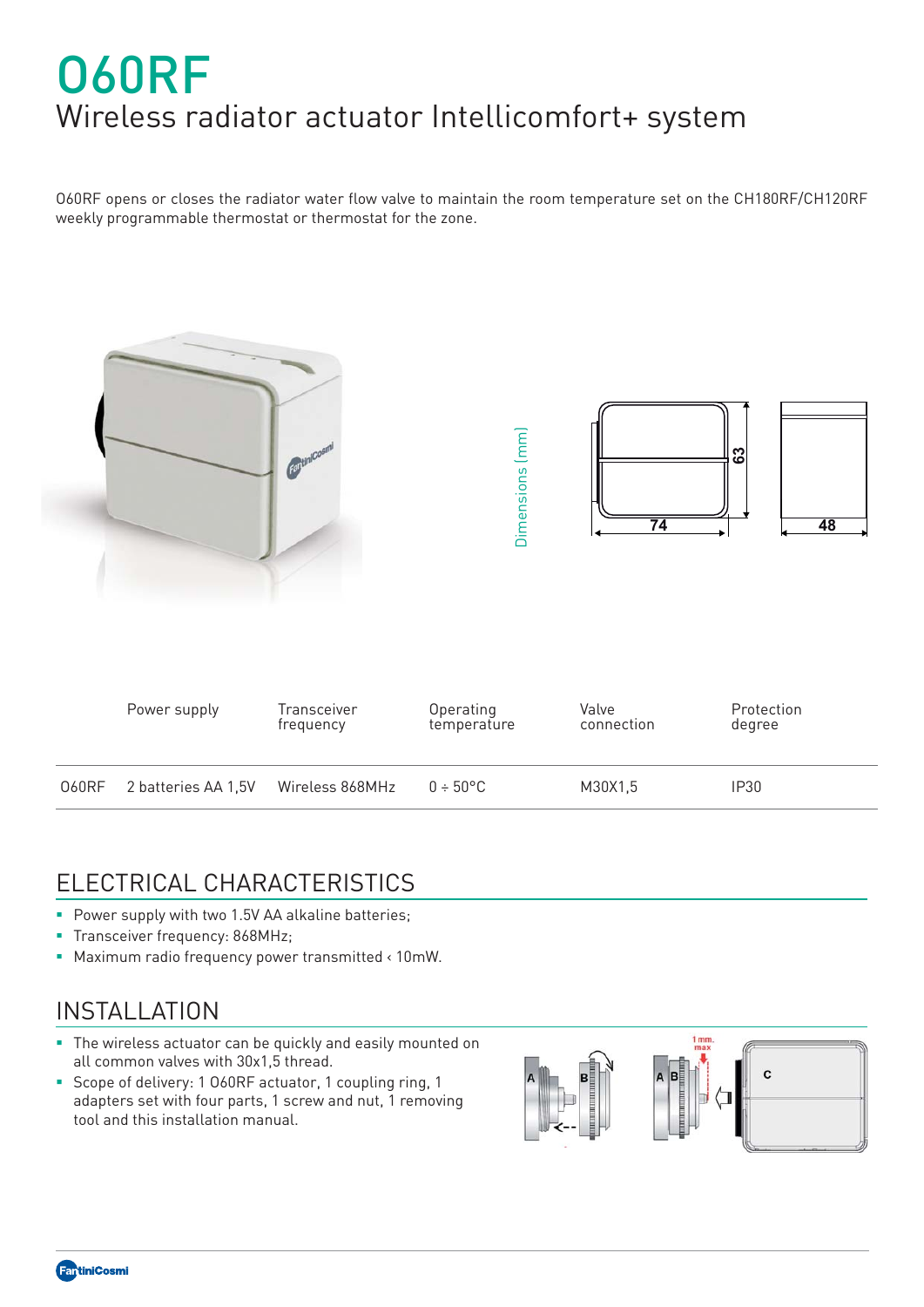# HOMOLOGATION AND STANDARDS

- Complies with 2004/108/CE standards:
- Responding to Directive 2014/53 / EU (RED).



### **OPERATION**

- The 060RF wireless actuator replaces the radiator thermostatic head or manual regulator already present on the thermostatable valve; the actuator acting on the valve piston opens or closes the flow of water to maintain the ambient temperature set on the CH180RF / CH120RF series programmable thermostat or thermostat.
- O60RF permits regulation in either of two ways:
	- If associated with a zone without thermostat, the current set point is received by CH180RF "MASTER" and regulates the temperature according to the current one detected by its internal sensor.
	- If associated with a zone with CH120RF thermostat, the current set point is received by the thermostat itself and regulates the temperature according to the reading of the thermostat of the zone.



## SYSTEM EXAMPLE

#### CENTRALIZED SYSTEM WITH RADIATORS



- CH180RF "MASTER" programmable thermostat directly controls the O60RF radiator actuators.
- The O60RF receive the current set point from the programmable thermostat and regulate the temperature according to data detected by their internal sensors.

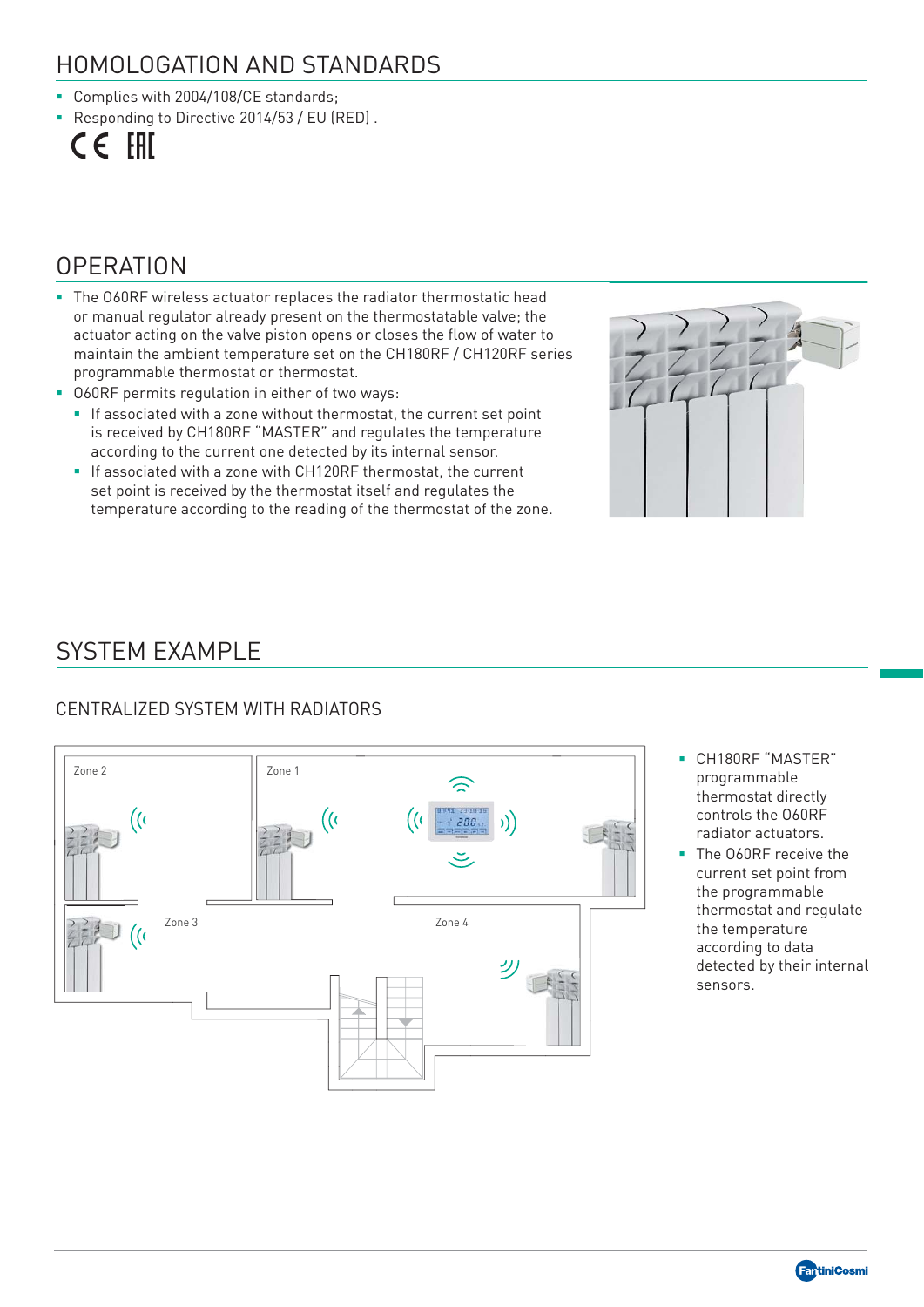

- CH180RF "MASTER" controls CH120RF zone thermostats which regulate the temperature in the zone and communicate with the O60RF actuators in the same zone.
- **O60RF** receives the set point and regulates the temperature according to the reading one detected by the zone thermostat
- CH175 actuator activates the boiler and also acts as a repeater for the wireless network of the Intellicomfort+ system, extending the range of the system.

## SYSTEM CONFIGURATION

- The actuator must be included in the system / network in order to function; This operation requires the use of the configurator 1590880 which, through the display provided, gives the operating instructions.
- When required, the remote control must be approached by the actuator to perform contact recognition.
- For more details, refer to the Intellicomfort + wireless multi-zone installation manual.



## **CHARACTERISTICS**

- Preotection degree IP 30;
- Operating temperature: 0 ÷ 50°C;
- Storage temperature:  $-20 \div +70^{\circ}$ C;
- **Shape type: white ABS plastic:**
- Compact case:
- Dimensions: 48x63x74mm
- Valve connection: M30x1,5 different adapters are available for other types of valves;
- Danfoss adapters (RA, RAV, RAL model) included;
- **Internal temperature sensor.**